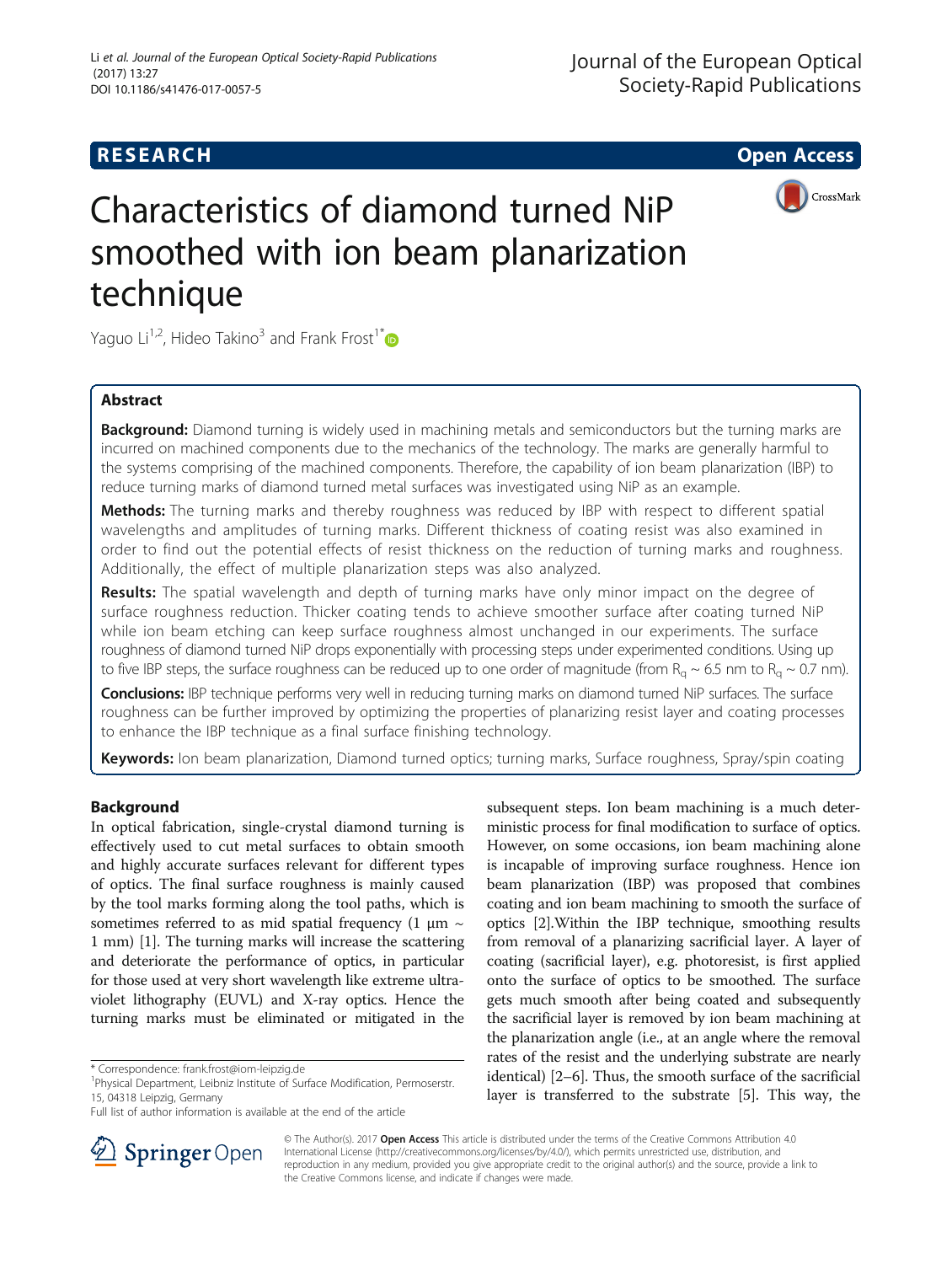workpiece can be readily planarized which it is otherwise difficult to planarize directly with ion beam. Frost et al. have successfully smoothed diamond turned copper and electroless plated NiP surface using IBP technique [[4](#page-4-0)–[6](#page-4-0)]. Although it has been shown that IBP can smooth diamond turned surfaces, many factors affect the results of smoothing effects of turning marks. Thereby the smoothing effectiveness of IBP technique on the diamond turned surface was investigated in detail. Our previous results have shown that the surface roughness can be reduced to  $\sim$ 1/3 of roughness of diamond turned surface, regardless of the spatial wavelength and depth of turning marks [[7](#page-4-0)]. Long time processing with ion beam has marginal effect on the surface roughness of diamond turned surface once the resist is removed. In this paper, the potential influence of thickness of resist and multi-step processing using IBP on surface roughness of diamond turned surface was experimentally studied. It turns out that thicker resist will yield smoother surface after coating diamond turned NiP and the roughness decreases exponentially with repeating IBP processes (from  $R_q \sim 6.5$  nm to  $R_q \sim 0.7$  nm after repeating IBP processing 5 times).

# Methods

For the evaluation of the ion beam planarization process six electroless plated NiP samples were diamond-turned to generate different spatial frequencies and depths of turning marks by varying the feed rate, the cut depth, and the tip radius of the tool (Table 1). The samples were then spin-coated with photoresist AZ1505 and then dried with an electric heater. For the investigations presented here only samples A and D have been used. It is expected that the results are applicable for all samples. Resists of different thickness d were coated to test the possible influence of coating thickness on the surface roughness of coated NiP and final roughness of ion beam etched NiP. In the experiments of repeating steps, the thickness was kept roughly the same,  $d \sim 300$  nm to find out the effectiveness of IBP on reducing roughness. Samples were mounted on a water-cooled substrate stage. All experiments were normally at room temperature,

Table 1 Properties of samples after diamond turning (see Ref. [\[7](#page-4-0)]). For the investigations presented here only samples A and D have been used

| Sample       | Spatial<br>wavelength | Depth of turning<br>marks | Surface<br>roughness |
|--------------|-----------------------|---------------------------|----------------------|
| A            | $1.5 \mu m$           | $20 \text{ nm}$           | 6.49 nm              |
| <sub>B</sub> | $6 \mu m$             | 60 nm                     | 19.91 nm             |
| $\subset$    | $3.5 \mu m$           | $20 \text{ nm}$           | 7.63 nm              |
| $\bigcap$    | $6 \mu m$             | $20 \text{ nm}$           | $6.51$ nm            |
| E            | 6 um                  | $10 \text{ nm}$           | 4.99 nm              |
| F            | $25 \mu m$            | 60 nm                     | 16.4 nm              |

additionally, the sample stage was rotated around the sample surface normal. The ion source is two-grid Kaufmantype and Ar was used as a process. The grids are made of graphite with a grid aperture of 180 mm, which corresponds with FWHM of the beam. The beam voltage and the beam current were set to 700 V and 70 mA, respectively. The incident angle of the ion beam, with respect to the sample normal, was 35°based on our experimental results of the etching rate of photoresist and NiP (the similar etching rates can be achieved at this angle). A typical surface before and after one IPB step is shown in Fig. [1.](#page-2-0)

The etching time depends on the thickness of photoresist. Typical etching times were 30 min to remove the resist. Additional 5 min ion beam etching continued after the photoresist was etched away, as detailed in Ref. [[7](#page-4-0)].

Surface roughness was evaluated with an atomic force microscope (Brucker Dimension Icon, Germany) before and after spin coating and after ion beam planarization; the thickness of resist was measured with a thin film analyzing system (Mikropack NanoCalc 2000, Germany) whenever it is necessary. In most cases, the AFM scan size was 80  $\mu$ m × 80  $\mu$ m. The AFM raw data were processed by a line-wise levelling (flatten) using a polynomial of 1st order in order to realize sample tilt/offset compensation and to remove noise along the slow scan direction. The planarization angle was  $\sim$ 35 $^{\circ}$  where the etching rates of resist and NiP are approximately the same,  $10 \sim$ 12 nm/min. The etching time is set to the time needed to etch away resist (depending on the resist thickness) plus additional 5 min unless otherwise specified. The detailed procedure is presented in Ref. [[7](#page-4-0)].

# Results and discussion

The IBP process is able reduce surface roughness to 30%~40% of initial diamond turned surfaces of NiP after a single step for all samples, irrespective of spatial wavelength (from 1.5 μm up to 25 μm) and depth of diamond turning marks (amplitudes from 10 nm to 60 nm), which has been presented previously [[7\]](#page-4-0). The degree of roughness reduction is mainly limited by the planarizing behavior of the resist (see Ref. [[7\]](#page-4-0) and later discussion in section 3.2).

In general, the driving force for surface levelling is a combination of surface tension and gravity, which is opposed by the viscosity of the liquid (resist) [\[8](#page-4-0)]. Based on Ref.  $[8]$  $[8]$  the exponential decay time  $T$  for each Fourier components of surface roughness depends on material properties (surface tension γ, viscosity η, resist thickness d) and the respective spatial frequency  $f$  (or spatial wavelength  $\lambda$ ). For very thick layers of resist, i. e.,  $d \gg \lambda/2\pi$ , the decay time is independent on resist thickness. In contrast, for very thin layers ( $d < \lambda/2\pi$ ) the decay time is proportional to  $1/d^3$ . If one looks at the spatial frequency range covered by the AFM measurements and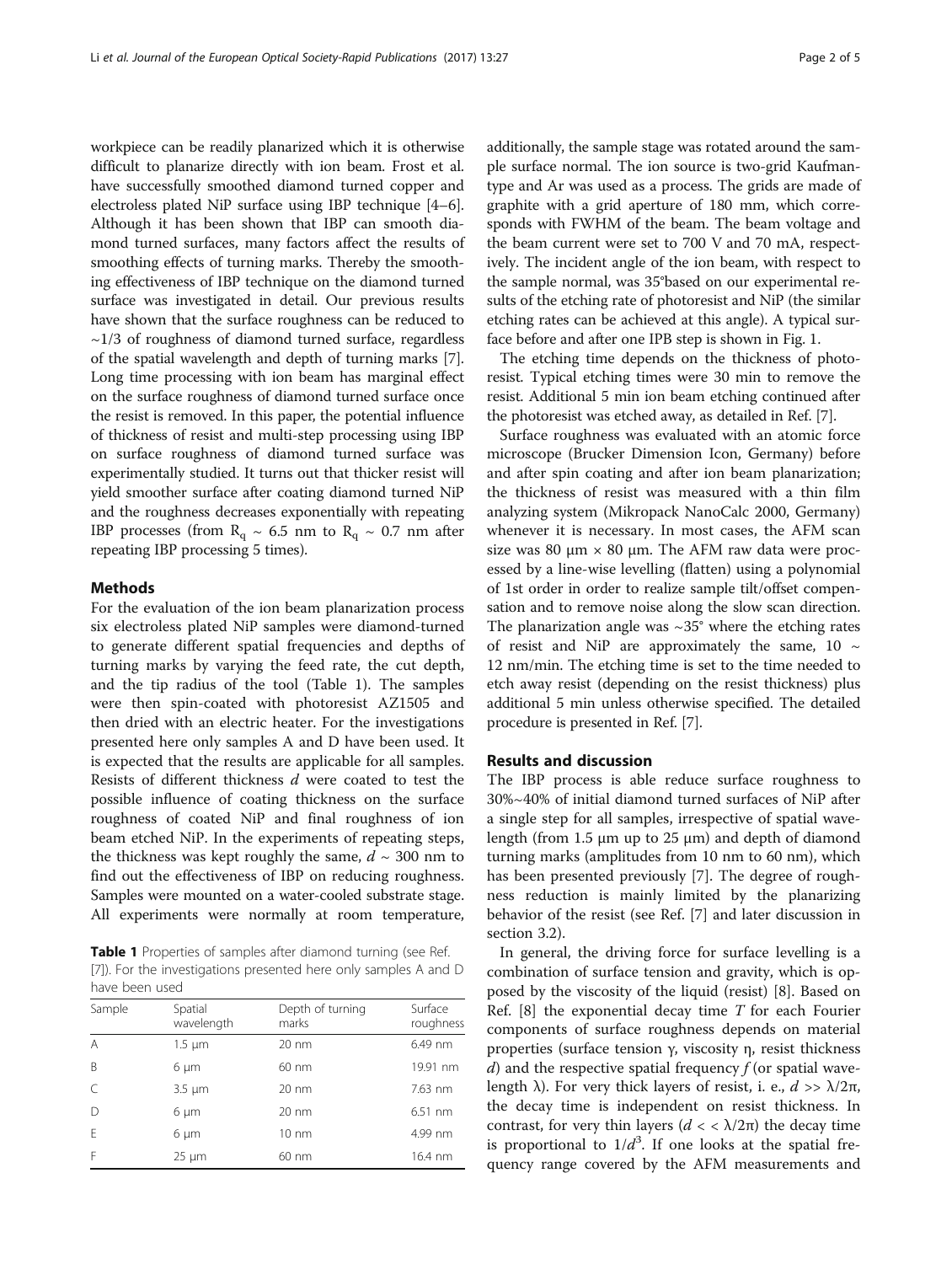<span id="page-2-0"></span>







Fig. 3 Surface roughness (RMS 0.70 nm) after repeating 5 times of IBP processes on sample A. The surface roughness of NiP is found to decrease exponentially. The numbers in parentheses are the surface roughness (RMS) values after spin-coating but before ion beam etching in each step. The numbers outside the parentheses are roughness after each IBP (i.e. after ion beam etching) step. N/A indicates the unavailable case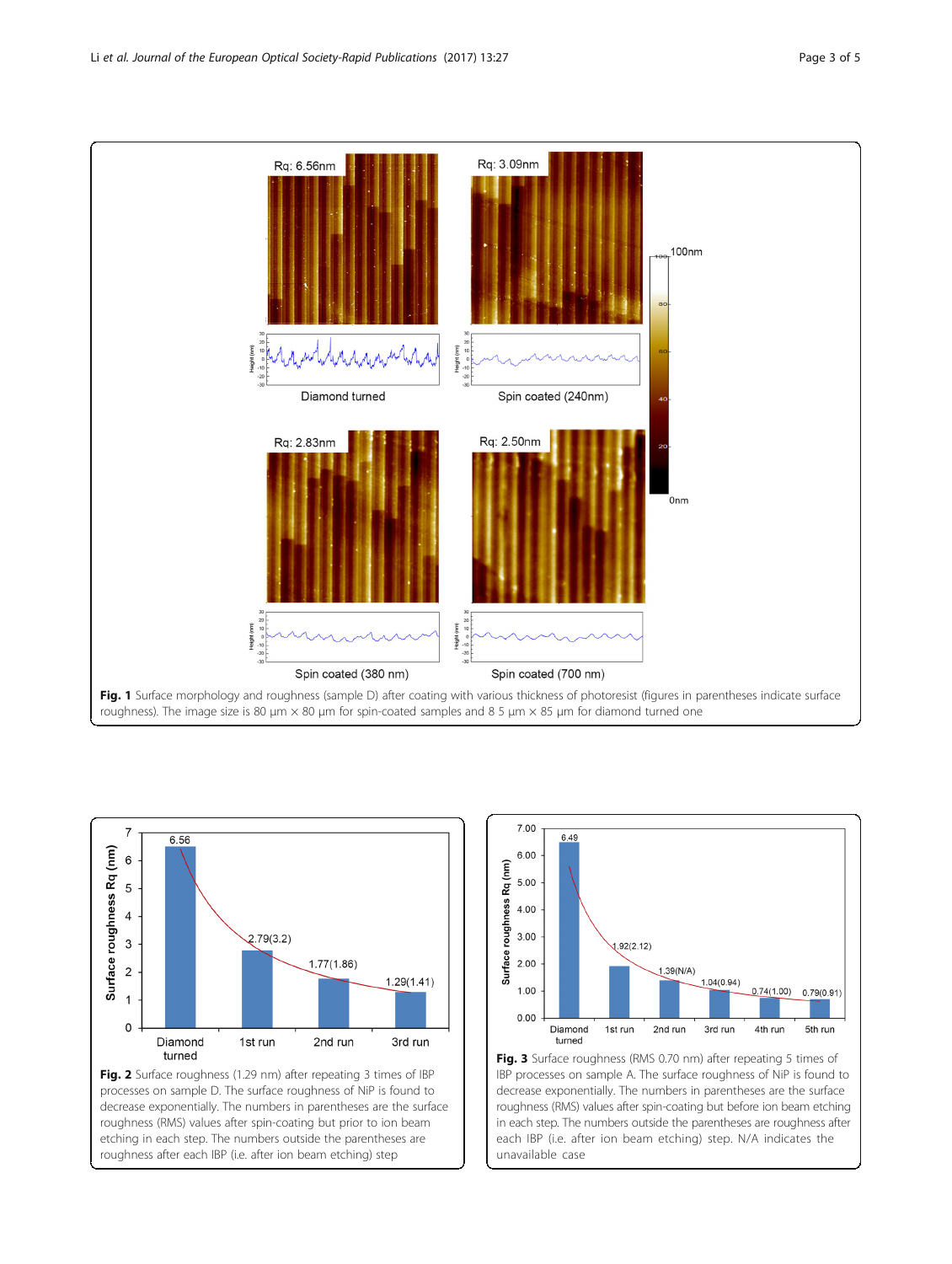<span id="page-3-0"></span>Li et al. Journal of the European Optical Society-Rapid Publications (2017) 13:27 Page 4 of 5



under consideration of typical resist thicknesses, it can be seen that the transition range between both levelling regimes is covered within the experiments. Consequently it is not clear how the levelling changes with resist thickness. Therefore former investigations [\[7](#page-4-0)] were extended to test experimentally the potential effect of the thickness of coated resist and repeated coating/etching steps.

# Roughness of different resist thickness

Various resist of thickness (240 nm, 380 nm, 700 nm) were spin coated on diamond turned NiP sample D. The surface roughness of diamond turned surface is  $R_q$  6.56 nm (RMS). After coating, the roughness drops down to 3.09 nm, 2.83 nm and 2.50 nm, respectively (Fig. [1](#page-2-0)). The surface roughness decreases slightly with the increase in thickness of resist, which is readily understandable according the discussion above. Although thicker resist is marginally superior to thinner ones in terms of surface roughness, the etching time to remove resist will significantly increase. For example, coating 700 nm resist will decrease surface roughness from  $\sim$  3.10 nm to 2.50 nm compared to 240 nm resist, 19% reduction in surface roughness; however, the etching time to remove resist will increase from  $\sim$  22 min to  $\sim$  64 min, 191% increase in etching time. Coating thicker resist can reduce surface roughness indeed, though it is not an advisable way to reduce surface roughness by virtue of making resist thicker in that it is not efficient.

# Repeating coating/etching (IBP) processes

It has been shown that IBP is able to decrease the surface roughness of diamond turned NiP surface to the  $\sim$  30% of the initial surfaces after one step. Here we repeated IBP processes to see if the roughness could further decrease by re-applying the IBP processes (coating/etching) to smoothed surface.

Sample D and A was selected in our experiments. The resist thickness was controlled as the same as possible in each step (~300 nm). The results for sample D and A are plotted in Figs. [2](#page-2-0) and [3,](#page-2-0) respectively. After first IBP process, the roughness for sample D and A was reduced from 6.56 nm and 6.49 nm to 2.79 nm and 1.92 nm, respectively,  $30\% \sim 40\%$  reduction rate. The surface roughness after coating for sample A (2.12 nm) is smaller than that of sample D (3.2 nm), so after ion beam etching the roughness of sample A is better than sample D, which is attributed to different spatial wavelength of  $D$  (6  $\mu$ m) and A  $(1.5 \mu m)$ . The surface roughness after IBP continues decreasing as repeating IBP process, but the reduction rate gradually decreases. After repeating IBP process several times, it is found that both the sample D